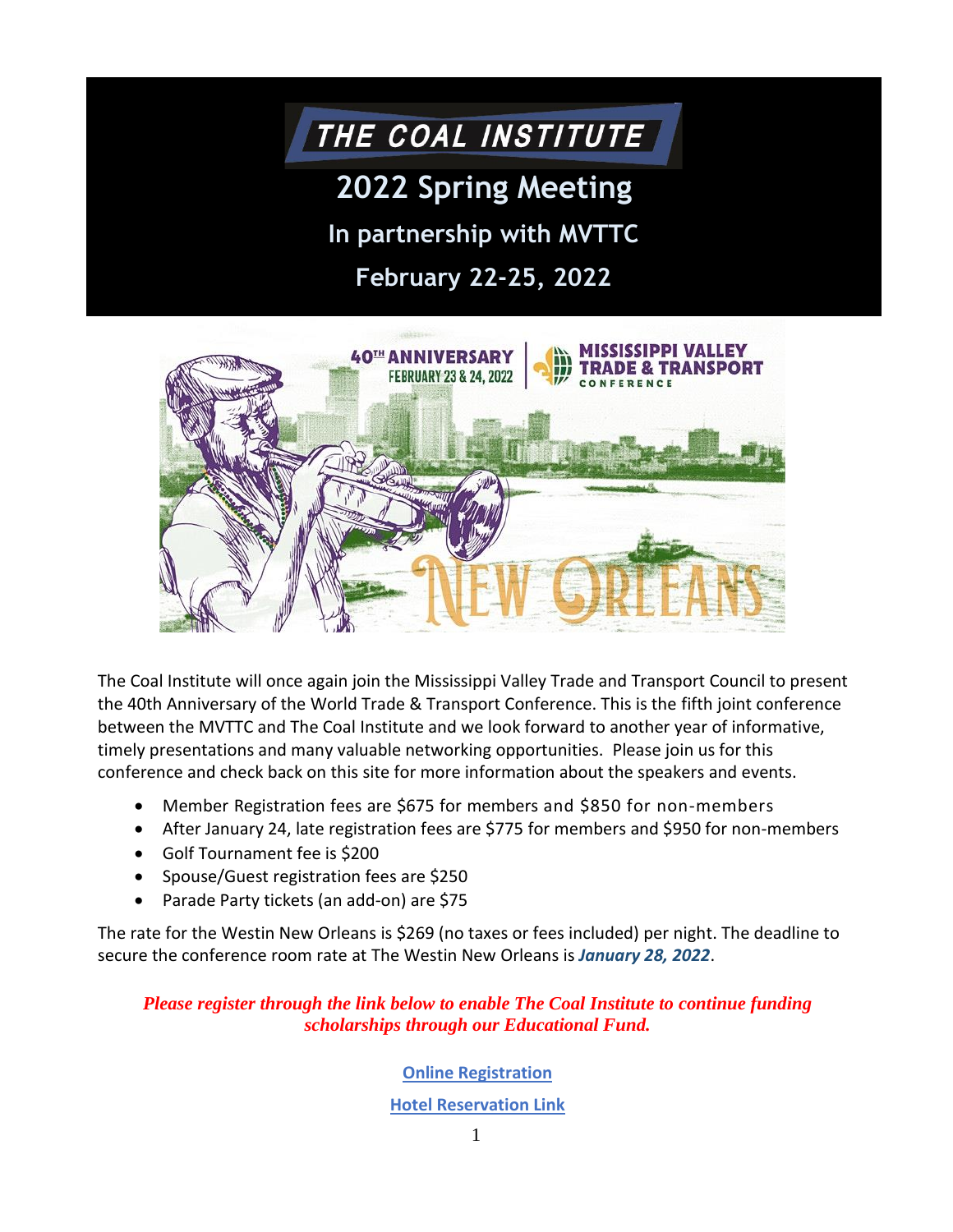

## **2022 Spring Meeting / MVTTC Schedule of Events**

**Tuesday, February 22 6:00 PM – 8:00 PM: Networking Reception Hosted by The Coal Institute** Napoleon House 500 Chartres Street

> **Wednesday, February 23 9:00 AM – 3:00 PM: Golf Tournament** Bayou Oaks at City Park South Golf Course **3:00 PM – 6:00 PM: Conference Registration** The Westin New Orleans **6:00 PM – 8:30 PM: Welcome Reception** The Westin New Orleans

> **Thursday, February 24 7:00 AM – 3:30 PM: Conference** The Westin New Orleans Breakfast and Lunch provided (see Agenda for full Conference schedule) **6:00 PM – 9:30 PM: Mardi Gras Fete Dinner** Red Fish Grill Restaurant

#### **\*\*Parade Party – Saturday, February 26**

New Orleans Hamburger and Seafood Restaurant 4141 St. Charles Avenue 10:00 am to 4:00 p.m. \$75 per person

**\*\* Additional Cost Item – Please see our Registration Page on the website**